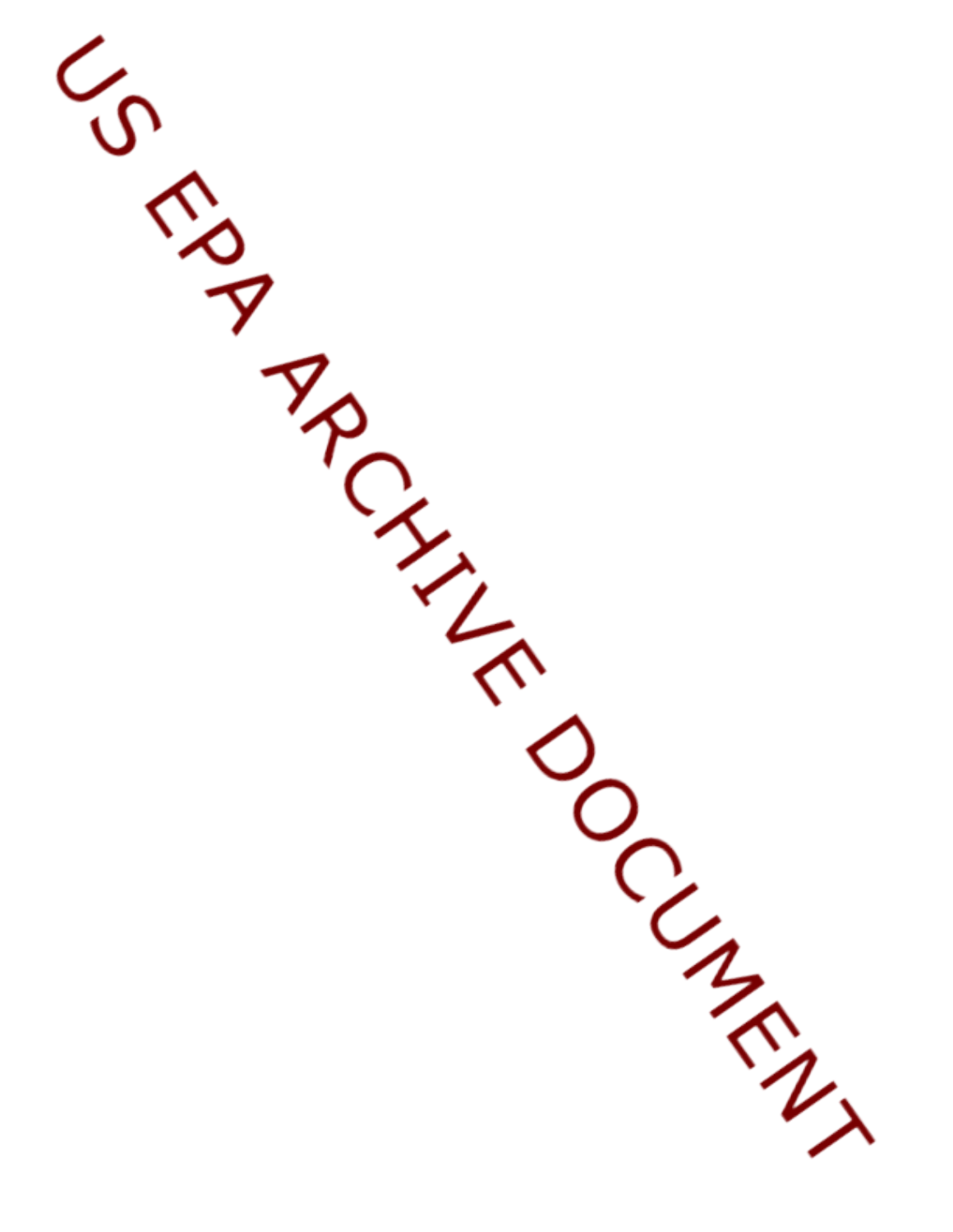# **Consumer Factsheet on: TOXAPHENE**

[List of Contaminants](http://www.epa.gov/safewater/hfacts.html) 

 As part of the Drinking Water and Health pages, this fact sheet is part of a larger publication: **National Primary Drinking Water Regulations** 

 States Environmental Protection Agency (EPA). This is a factsheet about a chemical that may be found in some public or private drinking water supplies. It may cause health problems if found in amounts greater than the health standard setby the United

#### **What is Toxaphene and how is it used?**

Toxaphene is an amber, waxy organic solid with a piney odor. Toxaphene was used as an insecticide for cotton and vegetables, and on livestock and poultry. These uses have been restricted, and toxaphene is now used only for special needs, mainly in southern states.

 The list of trade names given below may help you find out whetheryou are using this chemical at home or work.

#### **Trade Names and Synonyms:**

 Security Motox 63 cotton spray Chlorinated camphene Octachlorocamphene **Camphochlor** Agricide Maggot Killer **Alltex** Crestoxo Compound 3956 Estonox Fasco-Terpene Geniphene Hercules 3956 M5055 Melipax Motox Penphene Phenacide Phenatox Strobane-T Toxadust Toxakil Vertac 90% Toxon 63 Attac Anatox Royal Brand Bean Tox 82 Cotton Tox MP82 Security Tox-Sol-6 Security Tox-MP cotton spray Agro-Chem Brand Torbidan 28 Dr Roger's TOXENE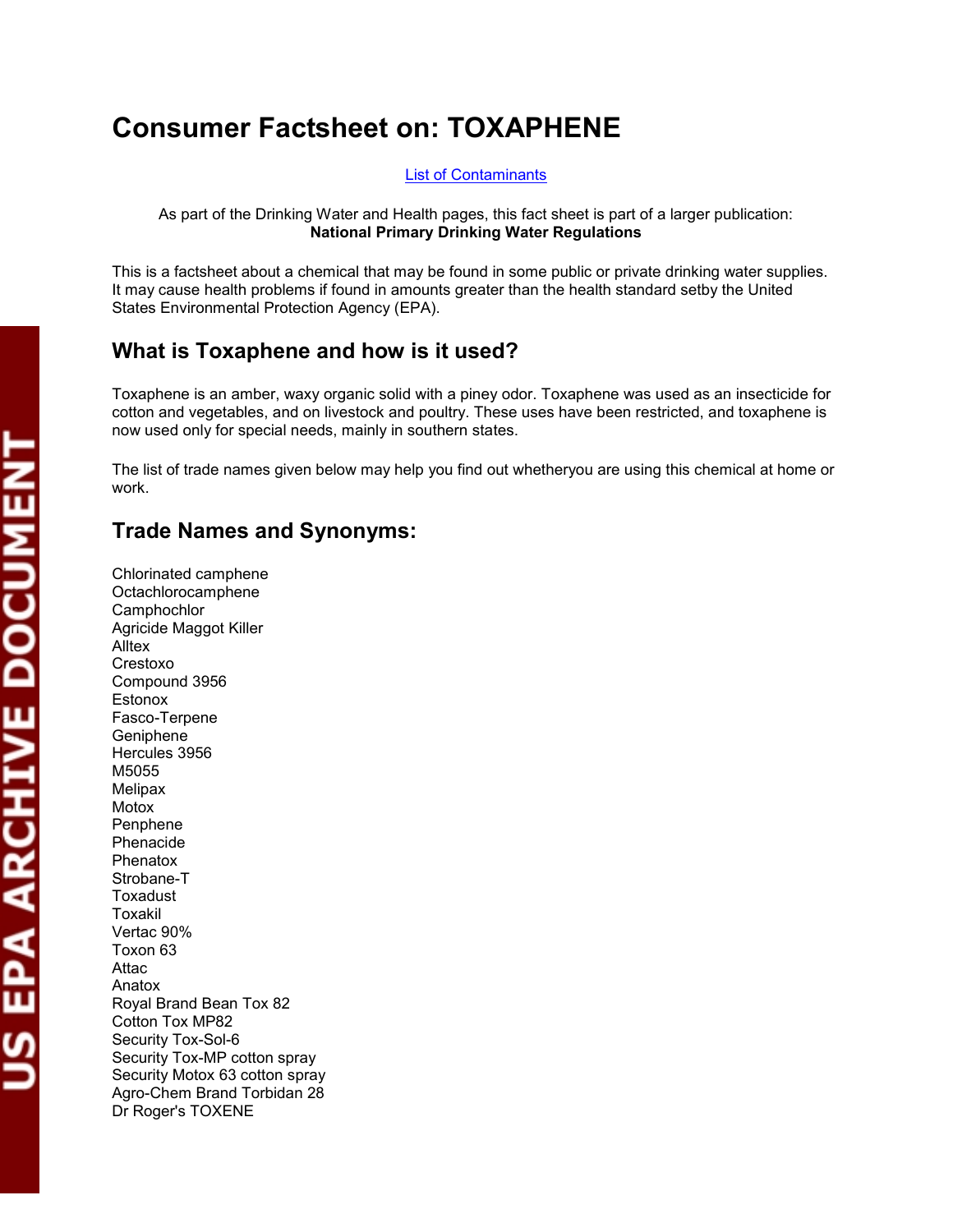#### **Why is Toxaphene being Regulated?**

 based solely on possible health risks and exposure, are called Maximum Contaminant Level Goals. In 1974, Congress passed the Safe Drinking Water Act. This law requires EPA to determine safe levels of chemicals in drinking water which do or may cause health problems. These non-enforceable levels,

The MCLG for toxaphene has been set at zero because EPA believes this level of protection would not cause any of the potential health problems described below.

 Based on this MCLG, EPA has set an enforceable standard called a Maximum Contaminant Level (MCL). MCLs are set as close to the MCLGs as possible, considering the ability of public water systems to detect and remove contaminants using suitable treatment technologies.

 contaminant should it occur in drinking water. The MCL has been set at 3 parts per billion (ppb) because EPA believes, given present technology and resources, this is the lowest level to which water systems can reasonably be required to remove this

These drinking water standards and the regulations for ensuring these standards are met, are called National Primary Drinking Water Regulations. All public water supplies must abide by these regulations.

# **What are the Health Effects?**

Short-term: EPA has found toxaphene to potentially cause the following health effects when people are exposed to it at levels above the MCL for relatively short periods of time: central nervous system effects including restlessness, hyperexcitability, tremors, spasms or convulsions.

 Long-term: Toxaphene has the potential to cause the following effects from a lifetime exposure at levels above the MCL: liver and kidney degeneration; central nervous system effects; possible immune system suppression; cancer.

# **How much Toxaphene is produced and released to the environment?**

 uses, consumption was reported at 12 million pounds. Toxaphene is released into the environment Production of toxaphene in 1977 was nearly 40 million pounds. By 1982, when EPA canceled most of its primarily from its application as an insecticide for the protection of cotton, mostly in southern states.

# **What happens to Toxaphene when it is released to the environment?**

 sediments of water bodies, it may gradually evaporate to the air where it is slowly broken down by Toxaphene is very persistent, remaining in soil for up to 14 years. It is not expected to leach to groundwater. It will not break down by microbial or other means. Though it strongly binds to soils and the sunlight. Toxaphene has a high potential to accumulate in aquatic life.

#### **How will Toxaphene be Detected in and Removed from My Drinking Water?**

 this contaminant. The regulation for toxaphene became effective in 1992. Between 1993 and 1995, EPA required your water supplier to collect water samples every 3 months for one year and analyze them to find out if toxaphene is present above 1 ppb. If it is present above this level, the system must continue to monitor